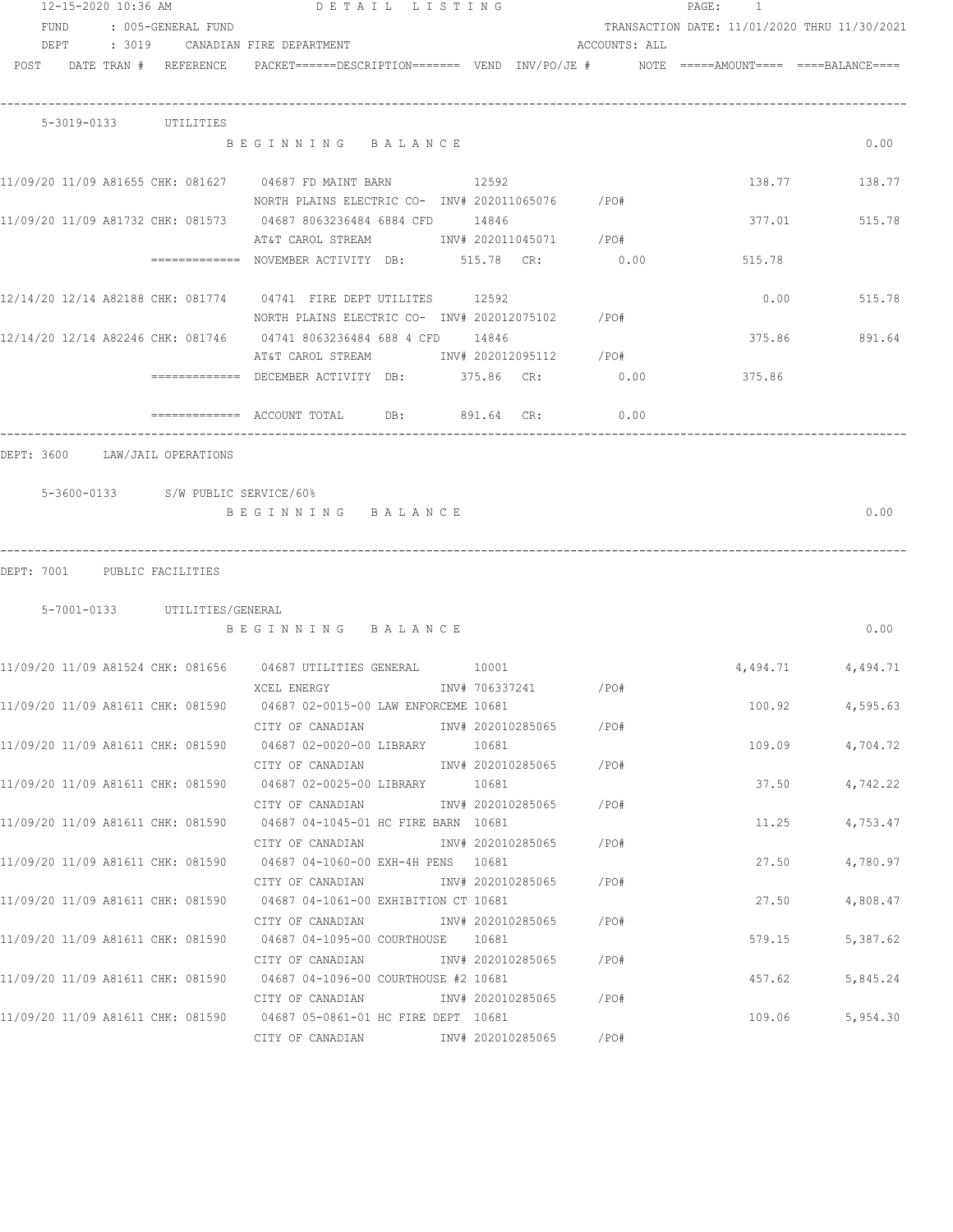|      | 12-15-2020 10:36 AM |                                   | DETAIL LISTING                                                                                     |                   |               | 2<br>PAGE:                                   |          |
|------|---------------------|-----------------------------------|----------------------------------------------------------------------------------------------------|-------------------|---------------|----------------------------------------------|----------|
|      | FUND                | : 005-GENERAL FUND                |                                                                                                    |                   |               | TRANSACTION DATE: 11/01/2020 THRU 11/30/2021 |          |
|      | DEPT                | : 7001 PUBLIC FACILITIES          |                                                                                                    |                   | ACCOUNTS: ALL |                                              |          |
| POST |                     | DATE TRAN # REFERENCE             | PACKET======DESCRIPTION========  VEND  INV/PO/JE #          NOTE  =====AMOUNT====  ====BALANCE==== |                   |               |                                              |          |
|      |                     | 11/09/20 11/09 A81611 CHK: 081590 | 04687 05-0862-01 HC FIRE DEPT 10681                                                                |                   |               | 13.75                                        | 5,968.05 |
|      |                     |                                   | CITY OF CANADIAN                                                                                   | INV# 202010285065 | /PO#          |                                              |          |
|      |                     |                                   | 11/09/20 11/09 A81611 CHK: 081590                04687 05-0865-01 RVP MUSEUM                       | 10681             |               | 60.25                                        | 6,028.30 |
|      |                     |                                   | CITY OF CANADIAN                                                                                   | INV# 202010285065 | /PO#          |                                              |          |
|      |                     |                                   | 11/09/20 11/09 A81611 CHK: 081590 04687 05-0866-01 RVP MUSEUM 2 10681                              |                   |               | 62.94                                        | 6,091.24 |
|      |                     |                                   | CITY OF CANADIAN                                                                                   | INV# 202010285065 | /PO#          |                                              |          |
|      |                     | 11/09/20 11/09 A81611 CHK: 081590 | 04687 01-0002 BALLPARK                                                                             | 10681             |               | 0.00                                         | 6,091.24 |
|      |                     |                                   | CITY OF CANADIAN                                                                                   | INV# 202010285065 | /PO#          |                                              |          |
|      |                     | 11/09/20 11/09 A81655 CHK: 081627 | 04687 OTHER METERS                                                                                 | 12592             |               | 1,686.33                                     | 7,777.57 |
|      |                     |                                   | NORTH PLAINS ELECTRIC CO- INV# 202011065076                                                        |                   | /PO#          |                                              |          |
|      |                     | 11/09/20 11/09 A81655 CHK: 081627 | 04687 GEM VOTING BOOTH                                                                             | 12592             |               | 118.43                                       | 7,896.00 |
|      |                     |                                   | NORTH PLAINS ELECTRIC CO- INV# 202011065076                                                        |                   | /PO#          |                                              |          |
|      |                     | 11/09/20 11/10 A81910 CHK: 081678 | 04714 040-001-1415-01-LIBRARY 13824                                                                |                   |               | 28.53                                        | 7,924.53 |
|      |                     |                                   | WEST TEXAS GAS, INC NNV# 202011095079                                                              |                   | /PO#          |                                              |          |
|      |                     |                                   |                                                                                                    |                   |               | 78.40                                        | 8,002.93 |
|      |                     |                                   | WEST TEXAS GAS, INC METALL 1NV# 202011095079                                                       |                   | /PO#          |                                              |          |
|      |                     |                                   |                                                                                                    |                   |               | 26.22                                        | 8,029.15 |
|      |                     |                                   | WEST TEXAS GAS, INC METALL 1NV# 202011095079                                                       |                   | /PO#          |                                              |          |
|      |                     | 11/09/20 11/10 A81910 CHK: 081678 | 04714 040-001-5815-01-BALLPARK 13824                                                               |                   |               | 26.22                                        | 8,055.37 |
|      |                     |                                   | WEST TEXAS GAS, INC                                                                                | INV# 202011095079 | /PO#          |                                              |          |
|      |                     | 11/09/20 11/10 A81910 CHK: 081678 | 04714 040-001-5810-01-PAVILION 13824                                                               |                   |               | 26.22                                        | 8,081.59 |
|      |                     |                                   | WEST TEXAS GAS, INC                                                                                | INV# 202011095079 | /PO#          |                                              |          |
|      |                     | 11/09/20 11/10 A81910 CHK: 081678 | 04714 040-001-1405-01 COURTHOU 13824                                                               |                   |               | 41.45                                        | 8,123.04 |
|      |                     |                                   | WEST TEXAS GAS, INC                                                                                | INV# 202011095079 | /PO#          |                                              |          |
|      |                     | 11/09/20 11/10 A81910 CHK: 081678 | 04714 040-013-0045-00 CFD MAIN 13824                                                               |                   |               | 53.46                                        | 8,176.50 |
|      |                     |                                   | WEST TEXAS GAS, INC                                                                                | INV# 202011095079 | /PO#          |                                              |          |
|      |                     | 11/09/20 11/10 A81910 CHK: 081678 | 04714 040-013-0035-02 CFD MAIN 13824                                                               |                   |               | 0.00                                         | 8,176.50 |
|      |                     |                                   | WEST TEXAS GAS, INC                                                                                | INV# 202011095079 | /PO#          |                                              |          |
|      |                     | 11/30/20 11/30 A81934 CHK: 081690 | 04721 BALLPARK                                                                                     | 10681             |               | 278.52                                       | 8,455.02 |
|      |                     |                                   | CITY OF CANADIAN                                                                                   | INV# 202011063445 | /PO#          |                                              |          |
|      |                     |                                   | 11/30/20 11/30 A81936 CHK: 081690 04721 02-0015-00 LAW ENFORCEME 10681                             |                   |               | 84.64                                        | 8,539.66 |
|      |                     |                                   | CITY OF CANADIAN                                                                                   | INV# 202011235096 | /PO#          |                                              |          |
|      |                     |                                   |                                                                                                    | 10681             |               | 109.09                                       | 8,648.75 |
|      |                     |                                   | CITY OF CANADIAN                                                                                   | INV# 202011235096 | /PO#          |                                              |          |
|      |                     | 11/30/20 11/30 A81936 CHK: 081690 | 04721 02-0025-00 LIBRARY 10681                                                                     |                   |               | 37.50                                        | 8,686.25 |
|      |                     |                                   | CITY OF CANADIAN                                                                                   | INV# 202011235096 | /PO#          |                                              |          |
|      |                     |                                   |                                                                                                    |                   |               | 11.25                                        | 8,697.50 |
|      |                     |                                   | CITY OF CANADIAN                                                                                   | INV# 202011235096 | $/$ PO#       |                                              |          |
|      |                     |                                   |                                                                                                    |                   |               | 27.50                                        | 8,725.00 |
|      |                     |                                   | CITY OF CANADIAN                                                                                   | INV# 202011235096 | $/$ PO#       |                                              |          |
|      |                     |                                   |                                                                                                    |                   |               | 27.50                                        | 8,752.50 |
|      |                     |                                   | CITY OF CANADIAN                                                                                   | INV# 202011235096 | /PO#          |                                              |          |
|      |                     |                                   | 11/30/20 11/30 A81936 CHK: 081690                04721 04-1095-00 COURTHOUSE                10681  |                   |               | 323.12                                       | 9,075.62 |
|      |                     |                                   | CITY OF CANADIAN                                                                                   | INV# 202011235096 | /PO#          |                                              |          |
|      |                     | 11/30/20 11/30 A81936 CHK: 081690 | 04721 04-1096-00 COURTHOUSE #2 10681                                                               |                   |               | 232.40                                       | 9,308.02 |
|      |                     |                                   | CITY OF CANADIAN                                                                                   | INV# 202011235096 | $/$ PO#       |                                              |          |
|      |                     |                                   | 11/30/20 11/30 A81936 CHK: 081690 04721 05-0861-01 HC FIRE DEPT 10681                              |                   |               | 76.50                                        | 9,384.52 |
|      |                     |                                   | CITY OF CANADIAN                                                                                   | INV# 202011235096 | $/$ PO#       |                                              |          |
|      |                     |                                   | 11/30/20 11/30 A81936 CHK: 081690 04721 05-0862-01 HC FIRE DEPT 10681                              |                   |               | 13.75                                        | 9,398.27 |
|      |                     |                                   | CITY OF CANADIAN INV# 202011235096                                                                 |                   | /PO#          |                                              |          |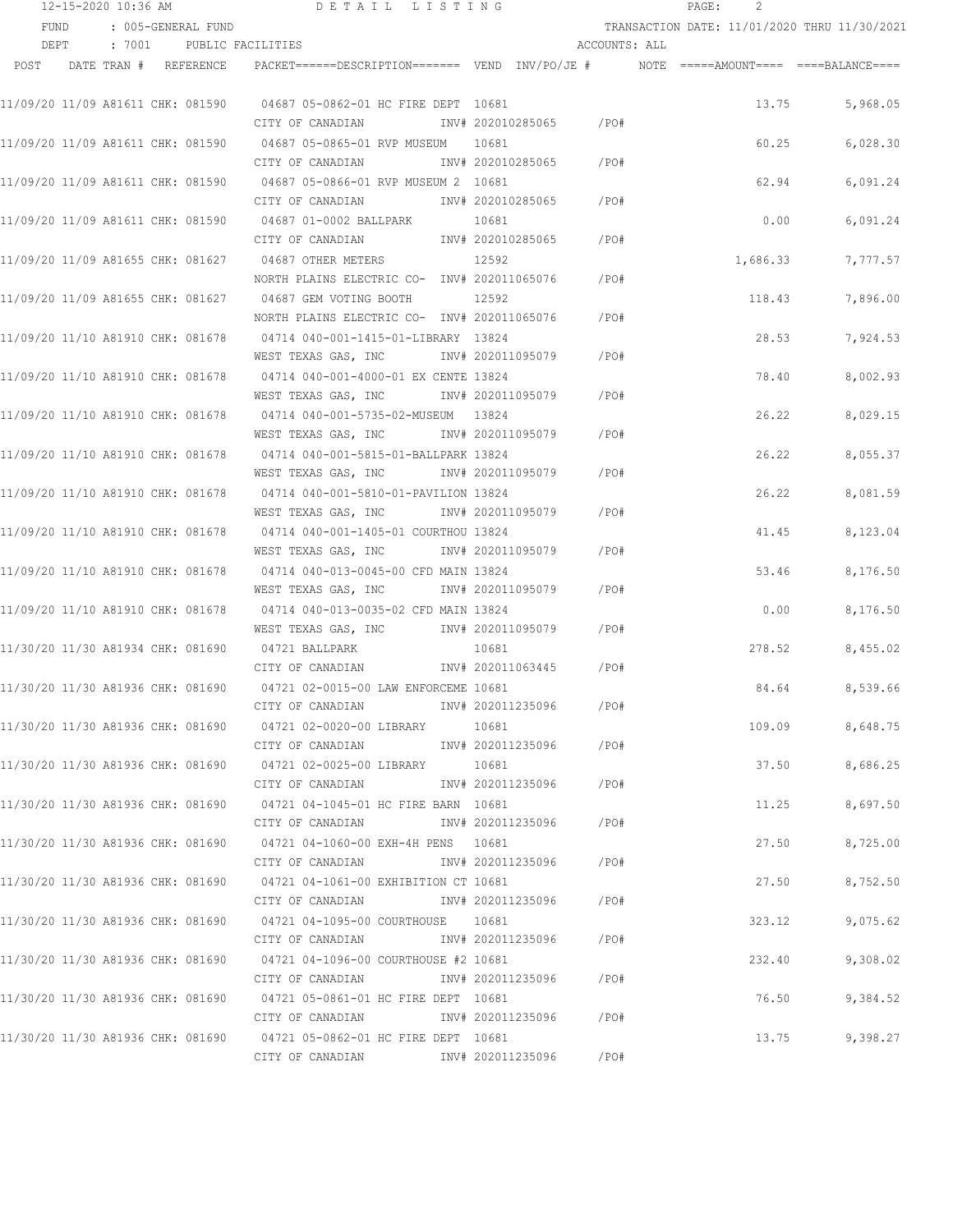| 12-15-2020 10:36 AM |                            |  |                                   |                                                                                                                       | DETAIL LISTING             |  |               | PAGE:<br>3                                   |            |  |
|---------------------|----------------------------|--|-----------------------------------|-----------------------------------------------------------------------------------------------------------------------|----------------------------|--|---------------|----------------------------------------------|------------|--|
|                     | FUND<br>: 005-GENERAL FUND |  |                                   |                                                                                                                       |                            |  |               | TRANSACTION DATE: 11/01/2020 THRU 11/30/2021 |            |  |
|                     | DEPT : 7001                |  |                                   | PUBLIC FACILITIES                                                                                                     |                            |  | ACCOUNTS: ALL |                                              |            |  |
|                     |                            |  | POST DATE TRAN # REFERENCE        | PACKET======DESCRIPTION======= VEND INV/PO/JE #    NOTE =====AMOUNT==== ====BALANCE====                               |                            |  |               |                                              |            |  |
|                     |                            |  |                                   | 5-7001-0133 UTILITIES/GENERAL * (CONTINUED) *                                                                         |                            |  |               |                                              |            |  |
|                     |                            |  |                                   | CITY OF CANADIAN               INV# 202011235096        /PO#                                                          |                            |  |               | 60.25                                        | 9,458.52   |  |
|                     |                            |  |                                   | 11/30/20 11/30 A81936 CHK: 081690 04721 05-0866-01 RVP MUSEUM 2 10681<br>CITY OF CANADIAN                             | INV# 202011235096 /PO#     |  |               | 103.31                                       | 9,561.83   |  |
|                     |                            |  |                                   | 11/30/20 11/30 A81936 CHK: 081690 04721 01-0002 BALLPARK<br>CITY OF CANADIAN                                          | 10681<br>INV# 202011235096 |  | /PO#          | 0.00                                         | 9,561.83   |  |
|                     |                            |  |                                   | ============ NOVEMBER ACTIVITY DB: 9,561.83 CR: 0.00                                                                  |                            |  |               | 9,561.83                                     |            |  |
|                     |                            |  |                                   | 12/14/20 12/14 A82114 CHK: 081798 04741 UTILTIES<br>XCEL ENERGY                                                       | 10001<br>INV# 710252022    |  | /PO#          | 4,145.76                                     | 13,707.59  |  |
|                     |                            |  |                                   | 12/14/20 12/14 A82153 CHK: 081750 04741 WATER TOWER GEN. - PF 10527<br>CANADIAN OIL & GAS CO., L INV# 35547           |                            |  | /PO#          | 144.00                                       | 13,851.59  |  |
|                     |                            |  |                                   | 12/14/20 12/14 A82188 CHK: 081774 04741 OTHER METERS<br>NORTH PLAINS ELECTRIC CO- INV# 202012075102                   | 12592                      |  | / PO#         | 1,726.55                                     | 15,578.14  |  |
|                     |                            |  |                                   | 12/14/20 12/14 A82188 CHK: 081774 04741 GEM VOTING BOOTH<br>NORTH PLAINS ELECTRIC CO- INV# 202012075102               | 12592                      |  | /PO#          | 84.25                                        | 15,662.39  |  |
|                     |                            |  |                                   | 12/14/20 12/14 A82214 CHK: 081794 04741 040-001-1415-01-LIBRARY 13824<br>WEST TEXAS GAS, INC                          | INV# 202012085105          |  | /PO#          | 87.66                                        | 15,750.05  |  |
|                     |                            |  |                                   | 12/14/20 12/14 A82214 CHK: 081794 04741 040-001-4000-01 EX CENTE 13824<br>WEST TEXAS GAS, INC                         | INV# 202012085105          |  | /PO#          | 636.92                                       | 16,386.97  |  |
|                     |                            |  |                                   | 12/14/20 12/14 A82214 CHK: 081794 04741 040-001-5735-02-MUSEUM 13824<br>WEST TEXAS GAS, INC MONTH 202012085105        |                            |  | /PO#          | 189.71                                       | 16,576.68  |  |
|                     |                            |  |                                   | 12/14/20 12/14 A82214 CHK: 081794 04741 040-001-5815-01-BALLPARK 13824<br>WEST TEXAS GAS, INC MONTH 202012085105      |                            |  | /PO#          | 26.22                                        | 16,602.90  |  |
|                     |                            |  | 12/14/20 12/14 A82214 CHK: 081794 | 04741 040-001-5810-01-PAVILION 13824<br>WEST TEXAS GAS, INC     INV# 202012085105                                     |                            |  | $/$ PO#       | 26.22                                        | 16,629.12  |  |
|                     |                            |  |                                   | 12/14/20 12/14 A82214 CHK: 081794 04741 040-001-1405-01 COURTHOU 13824<br>WEST TEXAS GAS, INC MOTH 202012085105 / PO# |                            |  |               | 213.76                                       | 16,842.88  |  |
|                     |                            |  | 12/14/20 12/14 A82214 CHK: 081794 | 04741 040-013-0045-00 CFD MAIN 13824<br>WEST TEXAS GAS, INC                                                           | INV# 202012085105          |  | /PO#          | 269.85                                       | 17,112.73  |  |
|                     |                            |  |                                   | 12/14/20 12/14 A82214 CHK: 081794    04741 040-013-0035-02 CFD MAIN 13824<br>WEST TEXAS GAS, INC                      | INV# 202012085105          |  | /PO#          | 0.00                                         | 17, 112.73 |  |
|                     |                            |  |                                   | ============= DECEMBER ACTIVITY DB:                                                                                   | 7,550.90 CR:               |  | 0.00          | 7,550.90                                     |            |  |
|                     |                            |  |                                   | DB:                                                                                                                   | 17, 112.73 CR:             |  | 0.00          |                                              |            |  |

DEPT: 7016 CEMETERY

5-7016-0133 UTILITIES

B E G I N N I N G B A L A N C E 0.00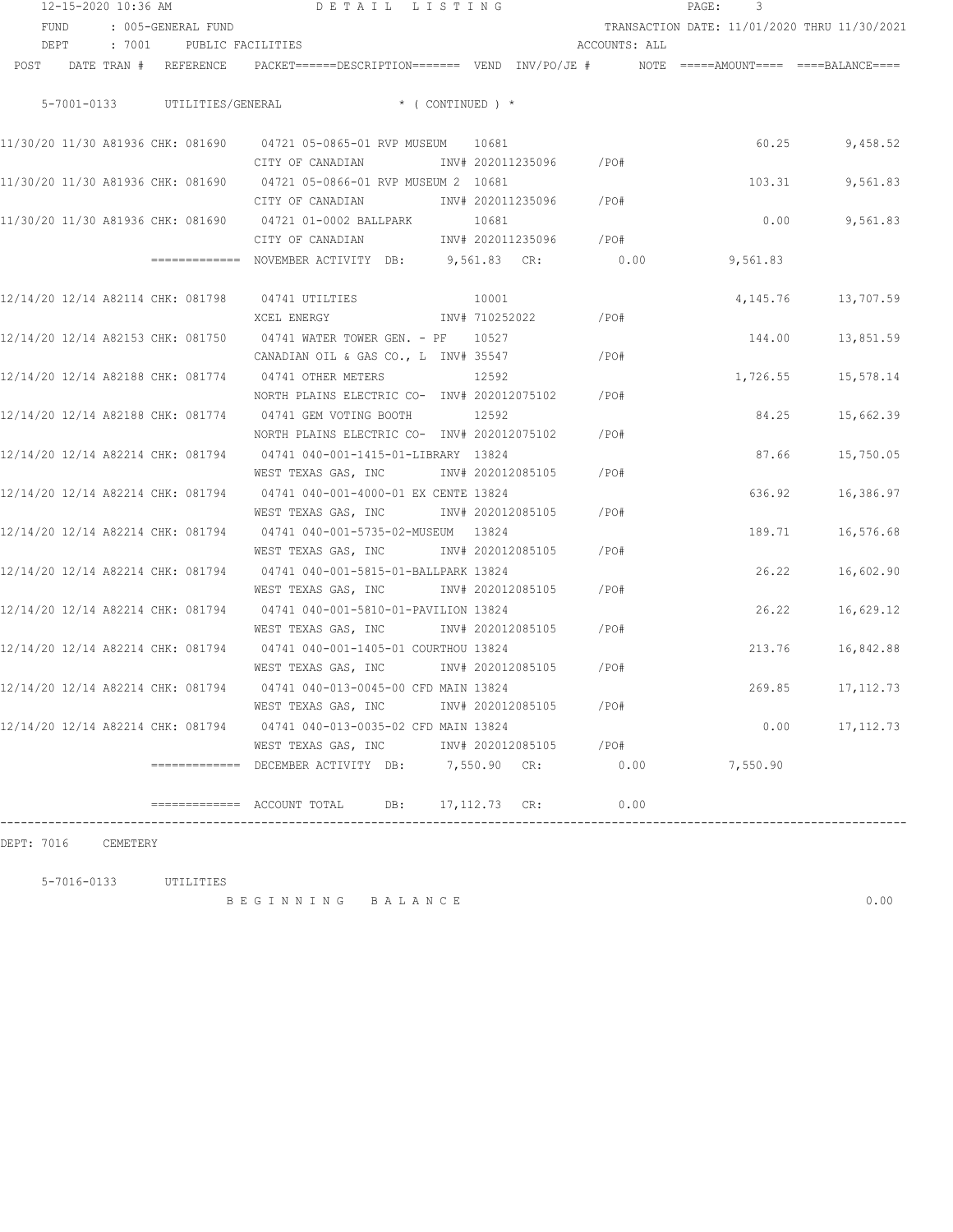| 12-15-2020 10:36 AM     |  |  | DETAIL LISTING                                                                                                  |                |                         | PAGE:<br>4    |        |                                              |
|-------------------------|--|--|-----------------------------------------------------------------------------------------------------------------|----------------|-------------------------|---------------|--------|----------------------------------------------|
| FUND : 005-GENERAL FUND |  |  |                                                                                                                 |                |                         |               |        | TRANSACTION DATE: 11/01/2020 THRU 11/30/2021 |
| DEPT : 7016 CEMETERY    |  |  |                                                                                                                 |                |                         | ACCOUNTS: ALL |        |                                              |
|                         |  |  | POST DATE TRAN # REFERENCE PACKET======DESCRIPTION======= VEND INV/PO/JE # NOTE =====AMOUNT==== ====BALANCE==== |                |                         |               |        |                                              |
|                         |  |  | 000 ERRORS IN THIS REPORT! *-*-*-*-*-*-*-*-*-*-*-*-*-*-                                                         |                |                         |               |        |                                              |
|                         |  |  | ** REPORT TOTALS ** --- DEBITS --- -- -- CREDITS ---                                                            |                |                         |               |        |                                              |
|                         |  |  | BEGINNING BALANCES:                                                                                             |                | 0.00                    | 0.00          |        |                                              |
|                         |  |  | REPORTED ACTIVITY:                                                                                              |                | 18,004.37               | 0.00          |        |                                              |
|                         |  |  | ENDING BALANCES:<br>TOTAL FUND ENDING BALANCE:                                                                  |                | 18,004.37<br>18,004.37  | 0.00          |        |                                              |
|                         |  |  |                                                                                                                 |                |                         |               |        |                                              |
| FUND: 010-AIRPORT       |  |  |                                                                                                                 |                |                         |               |        |                                              |
| DEPT: 7010 AIRPORT      |  |  |                                                                                                                 |                |                         |               |        |                                              |
|                         |  |  |                                                                                                                 |                |                         |               |        |                                              |
| 5-7010-0133 UTILITIES   |  |  |                                                                                                                 |                |                         |               |        |                                              |
|                         |  |  | BEGINNING BALANCE                                                                                               |                |                         |               |        | 0.00                                         |
|                         |  |  | 11/02/20 11/02 A81510 CHK: 001736 04698 INTERNET-AIRPORT 14900                                                  |                |                         |               | 52.52  | 52.52                                        |
|                         |  |  | PTCI                                                                                                            |                | INV# 202011025070 / PO# |               |        |                                              |
|                         |  |  | 11/09/20 11/09 A81843 CHK: 001740 04688 04-1056-00 AIRPORT APT 10681                                            |                |                         |               | 13.75  | 66.27                                        |
|                         |  |  | CITY OF CANADIAN                                                                                                |                | INV# 202010285066 /PO#  |               |        |                                              |
|                         |  |  | 11/09/20 11/09 A81843 CHK: 001740 04688 04-1058-00 PILOTS LOUNGE 10681                                          |                |                         |               | 83.79  | 150.06                                       |
|                         |  |  | CITY OF CANADIAN TNV# 202010285066 / PO#                                                                        |                |                         |               |        |                                              |
|                         |  |  | 11/09/20 11/09 A81846 CHK: 001744 04688 UTILITIES- AIRPORT 12592                                                |                |                         |               | 451.95 | 602.01                                       |
|                         |  |  | NORTH PLAINS ELECTRIC CO- INV# 202011065075 / PO#                                                               |                |                         |               |        |                                              |
|                         |  |  | 11/09/20 11/10 A81918 CHK: 001748 04715 UTILITIES AIRPORT 13824                                                 |                |                         |               | 51.62  | 653.63                                       |
|                         |  |  | WEST TEXAS GAS, INC        INV# 202011095080     /PO#                                                           |                |                         |               |        |                                              |
|                         |  |  | 11/20/20 11/30 A82007 CHK: 001751 04722 UTILITIES AIRPORT 10681                                                 |                |                         |               |        | 49.83<br>703.46                              |
|                         |  |  | CITY OF CANADIAN                                                                                                |                | INV# 202011235094 /PO#  |               |        |                                              |
|                         |  |  | 11/30/20 11/30 A82008 CHK: 001752 04722 INTERNET AIRPORT                                                        | 14900          |                         |               |        | 755.98<br>52.52                              |
|                         |  |  | PTCI                                                                                                            |                | INV# 202011235098 /PO#  |               |        |                                              |
|                         |  |  | ============ NOVEMBER ACTIVITY DB: 755.98 CR:                                                                   |                |                         | 0.00          | 755.98 |                                              |
|                         |  |  | 12/14/20 12/14 A82331 CHK: 001757 04743 UTILITIES AIRPORT NOV 20 12592                                          |                |                         |               | 550.35 | 1,306.33                                     |
|                         |  |  | NORTH PLAINS ELECTRIC CO- INV# 202012085109                                                                     |                |                         | / PO#         |        |                                              |
|                         |  |  | 12/14/20 12/14 A82338 CHK: 001761 04743 UTILITIES AIRPORT 13824                                                 |                |                         |               | 161.93 | 1,468.26                                     |
|                         |  |  | WEST TEXAS GAS, INC NW# 202012085110                                                                            |                |                         | /PO#          |        |                                              |
|                         |  |  | ============= DECEMBER ACTIVITY DB:                                                                             | 712.28 CR:     |                         | 0.00          | 712.28 |                                              |
|                         |  |  | $\equiv$ ============ ACCOUNT TOTAL<br>DB:                                                                      | $1,468.26$ CR: |                         | 0.00          |        |                                              |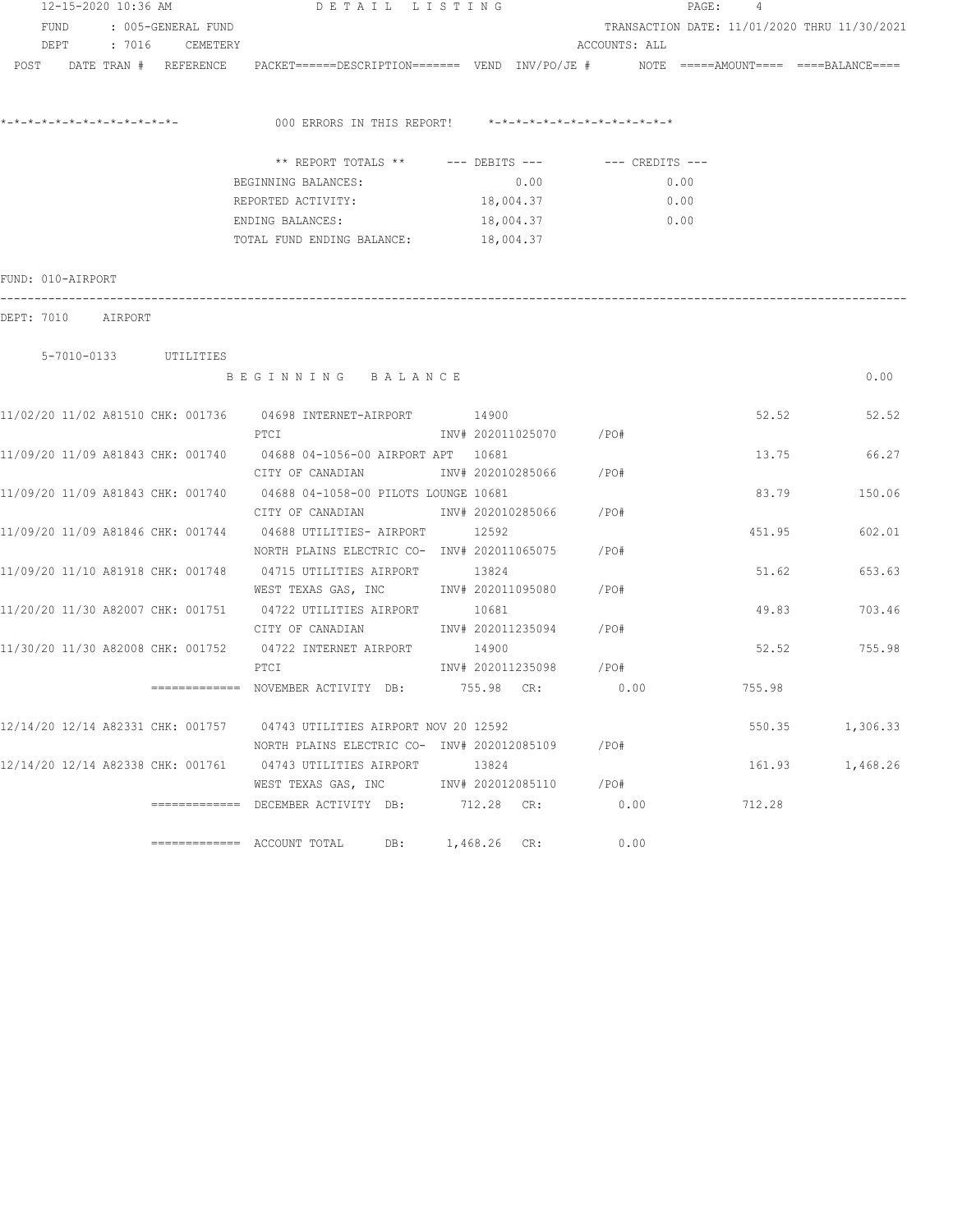| FUND : 010-AIRPORT<br>DEPT : 7010 AIRPORT<br>ACCOUNTS: ALL<br>POST DATE TRAN # REFERENCE PACKET======DESCRIPTION======= VEND INV/PO/JE # NOTE =====AMOUNT==== ====BALANCE====<br>000 ERRORS IN THIS REPORT! *-*-*-*-*-*-*-*-*-*-*-*-*-*-<br>** REPORT TOTALS ** --- DEBITS --- -- CREDITS ---<br>0.00<br>0.00<br>BEGINNING BALANCES:<br>1,468.26<br>0.00<br>REPORTED ACTIVITY:<br>1,468.26<br>$\sim 0.00$<br>ENDING BALANCES:<br>TOTAL FUND ENDING BALANCE: 1,468.26<br>5-4011-0133 UTILITIES/PCT 1<br>BEGINNING BALANCE<br>27.50 27.50<br>CITY OF CANADIAN               INV# 04-1057-00          /PO#<br>12592<br>142.50<br>NORTH PLAINS ELECTRIC CO- INV# 202011065076 /PO#<br>51.62<br>221.62<br>WEST TEXAS GAS, INC        INV# 202011095079      /PO#<br>10681<br>27.50<br>249.12<br>CITY OF CANADIAN 1NV# 202011235095 / PO#<br>0.00<br>============= NOVEMBER ACTIVITY DB: 249.12 CR:<br>249.12<br>12592<br>136.06 385.18<br>NORTH PLAINS ELECTRIC CO- INV# 202012075102 / PO#<br>138.96 524.14<br>============= DECEMBER ACTIVITY DB: 275.02 CR: 0.00 275.02 275.02<br>============ ACCOUNT TOTAL DB: 524.14 CR: 0.00<br>*-*-*-*-*-*-*-*-*-*-*-*-*-*-<br>000 ERRORS IN THIS REPORT! *-*-*-*-*-*-*-*-*-*-*-*-*-*-<br>** REPORT TOTALS ** $---$ DEBITS $---$<br>$---$ CREDITS $---$<br>BEGINNING BALANCES:<br>0.00<br>0.00<br>524.14<br>REPORTED ACTIVITY:<br>0.00<br>ENDING BALANCES:<br>0.00<br>524.14<br>TOTAL FUND ENDING BALANCE: 524.14 | 12-15-2020 10:36 AM | DETAIL LISTING |  | 5<br>PAGE:<br>TRANSACTION DATE: 11/01/2020 THRU 11/30/2021 |  |        |  |
|------------------------------------------------------------------------------------------------------------------------------------------------------------------------------------------------------------------------------------------------------------------------------------------------------------------------------------------------------------------------------------------------------------------------------------------------------------------------------------------------------------------------------------------------------------------------------------------------------------------------------------------------------------------------------------------------------------------------------------------------------------------------------------------------------------------------------------------------------------------------------------------------------------------------------------------------------------------------------------------------------------------------------------------------------------------------------------------------------------------------------------------------------------------------------------------------------------------------------------------------------------------------------------------------------------------------------------------------------------------------------------------------------------------------------------------------------|---------------------|----------------|--|------------------------------------------------------------|--|--------|--|
|                                                                                                                                                                                                                                                                                                                                                                                                                                                                                                                                                                                                                                                                                                                                                                                                                                                                                                                                                                                                                                                                                                                                                                                                                                                                                                                                                                                                                                                      |                     |                |  |                                                            |  |        |  |
|                                                                                                                                                                                                                                                                                                                                                                                                                                                                                                                                                                                                                                                                                                                                                                                                                                                                                                                                                                                                                                                                                                                                                                                                                                                                                                                                                                                                                                                      |                     |                |  |                                                            |  |        |  |
|                                                                                                                                                                                                                                                                                                                                                                                                                                                                                                                                                                                                                                                                                                                                                                                                                                                                                                                                                                                                                                                                                                                                                                                                                                                                                                                                                                                                                                                      |                     |                |  |                                                            |  |        |  |
|                                                                                                                                                                                                                                                                                                                                                                                                                                                                                                                                                                                                                                                                                                                                                                                                                                                                                                                                                                                                                                                                                                                                                                                                                                                                                                                                                                                                                                                      |                     |                |  |                                                            |  |        |  |
|                                                                                                                                                                                                                                                                                                                                                                                                                                                                                                                                                                                                                                                                                                                                                                                                                                                                                                                                                                                                                                                                                                                                                                                                                                                                                                                                                                                                                                                      |                     |                |  |                                                            |  |        |  |
|                                                                                                                                                                                                                                                                                                                                                                                                                                                                                                                                                                                                                                                                                                                                                                                                                                                                                                                                                                                                                                                                                                                                                                                                                                                                                                                                                                                                                                                      |                     |                |  |                                                            |  |        |  |
|                                                                                                                                                                                                                                                                                                                                                                                                                                                                                                                                                                                                                                                                                                                                                                                                                                                                                                                                                                                                                                                                                                                                                                                                                                                                                                                                                                                                                                                      |                     |                |  |                                                            |  |        |  |
|                                                                                                                                                                                                                                                                                                                                                                                                                                                                                                                                                                                                                                                                                                                                                                                                                                                                                                                                                                                                                                                                                                                                                                                                                                                                                                                                                                                                                                                      |                     |                |  |                                                            |  |        |  |
|                                                                                                                                                                                                                                                                                                                                                                                                                                                                                                                                                                                                                                                                                                                                                                                                                                                                                                                                                                                                                                                                                                                                                                                                                                                                                                                                                                                                                                                      |                     |                |  |                                                            |  |        |  |
| FUND: 011-ROAD & BRIDGE PCT 1<br>DEPT: 4011 ROAD & BRIDGE 1<br>11/09/20 11/09 A81610 CHK: 081590 04687 COUNTY BARN PCT 1 10681<br>11/09/20 11/09 A81655 CHK: 081627 04687 PCT 1<br>11/09/20 11/10 A81910 CHK: 081678 04714 040-001-3995-01-PCT 1 BA 13824<br>11/30/20 11/30 A81935 CHK: 081690 04721 UTILITIES PCT 1<br>12/14/20 12/14 A82188 CHK: 081774 04741 PCT 1<br>12/14/20 12/14 A82214 CHK: 081794 04741 040-001-3995-01-PCT 1 BA 13824                                                                                                                                                                                                                                                                                                                                                                                                                                                                                                                                                                                                                                                                                                                                                                                                                                                                                                                                                                                                      |                     |                |  |                                                            |  |        |  |
|                                                                                                                                                                                                                                                                                                                                                                                                                                                                                                                                                                                                                                                                                                                                                                                                                                                                                                                                                                                                                                                                                                                                                                                                                                                                                                                                                                                                                                                      |                     |                |  |                                                            |  |        |  |
|                                                                                                                                                                                                                                                                                                                                                                                                                                                                                                                                                                                                                                                                                                                                                                                                                                                                                                                                                                                                                                                                                                                                                                                                                                                                                                                                                                                                                                                      |                     |                |  |                                                            |  |        |  |
|                                                                                                                                                                                                                                                                                                                                                                                                                                                                                                                                                                                                                                                                                                                                                                                                                                                                                                                                                                                                                                                                                                                                                                                                                                                                                                                                                                                                                                                      |                     |                |  |                                                            |  |        |  |
|                                                                                                                                                                                                                                                                                                                                                                                                                                                                                                                                                                                                                                                                                                                                                                                                                                                                                                                                                                                                                                                                                                                                                                                                                                                                                                                                                                                                                                                      |                     |                |  |                                                            |  | 0.00   |  |
|                                                                                                                                                                                                                                                                                                                                                                                                                                                                                                                                                                                                                                                                                                                                                                                                                                                                                                                                                                                                                                                                                                                                                                                                                                                                                                                                                                                                                                                      |                     |                |  |                                                            |  |        |  |
|                                                                                                                                                                                                                                                                                                                                                                                                                                                                                                                                                                                                                                                                                                                                                                                                                                                                                                                                                                                                                                                                                                                                                                                                                                                                                                                                                                                                                                                      |                     |                |  |                                                            |  |        |  |
|                                                                                                                                                                                                                                                                                                                                                                                                                                                                                                                                                                                                                                                                                                                                                                                                                                                                                                                                                                                                                                                                                                                                                                                                                                                                                                                                                                                                                                                      |                     |                |  |                                                            |  |        |  |
|                                                                                                                                                                                                                                                                                                                                                                                                                                                                                                                                                                                                                                                                                                                                                                                                                                                                                                                                                                                                                                                                                                                                                                                                                                                                                                                                                                                                                                                      |                     |                |  |                                                            |  | 170.00 |  |
|                                                                                                                                                                                                                                                                                                                                                                                                                                                                                                                                                                                                                                                                                                                                                                                                                                                                                                                                                                                                                                                                                                                                                                                                                                                                                                                                                                                                                                                      |                     |                |  |                                                            |  |        |  |
|                                                                                                                                                                                                                                                                                                                                                                                                                                                                                                                                                                                                                                                                                                                                                                                                                                                                                                                                                                                                                                                                                                                                                                                                                                                                                                                                                                                                                                                      |                     |                |  |                                                            |  |        |  |
|                                                                                                                                                                                                                                                                                                                                                                                                                                                                                                                                                                                                                                                                                                                                                                                                                                                                                                                                                                                                                                                                                                                                                                                                                                                                                                                                                                                                                                                      |                     |                |  |                                                            |  |        |  |
|                                                                                                                                                                                                                                                                                                                                                                                                                                                                                                                                                                                                                                                                                                                                                                                                                                                                                                                                                                                                                                                                                                                                                                                                                                                                                                                                                                                                                                                      |                     |                |  |                                                            |  |        |  |
|                                                                                                                                                                                                                                                                                                                                                                                                                                                                                                                                                                                                                                                                                                                                                                                                                                                                                                                                                                                                                                                                                                                                                                                                                                                                                                                                                                                                                                                      |                     |                |  |                                                            |  |        |  |
|                                                                                                                                                                                                                                                                                                                                                                                                                                                                                                                                                                                                                                                                                                                                                                                                                                                                                                                                                                                                                                                                                                                                                                                                                                                                                                                                                                                                                                                      |                     |                |  |                                                            |  |        |  |
|                                                                                                                                                                                                                                                                                                                                                                                                                                                                                                                                                                                                                                                                                                                                                                                                                                                                                                                                                                                                                                                                                                                                                                                                                                                                                                                                                                                                                                                      |                     |                |  |                                                            |  |        |  |
|                                                                                                                                                                                                                                                                                                                                                                                                                                                                                                                                                                                                                                                                                                                                                                                                                                                                                                                                                                                                                                                                                                                                                                                                                                                                                                                                                                                                                                                      |                     |                |  |                                                            |  |        |  |
|                                                                                                                                                                                                                                                                                                                                                                                                                                                                                                                                                                                                                                                                                                                                                                                                                                                                                                                                                                                                                                                                                                                                                                                                                                                                                                                                                                                                                                                      |                     |                |  |                                                            |  |        |  |
|                                                                                                                                                                                                                                                                                                                                                                                                                                                                                                                                                                                                                                                                                                                                                                                                                                                                                                                                                                                                                                                                                                                                                                                                                                                                                                                                                                                                                                                      |                     |                |  |                                                            |  |        |  |
|                                                                                                                                                                                                                                                                                                                                                                                                                                                                                                                                                                                                                                                                                                                                                                                                                                                                                                                                                                                                                                                                                                                                                                                                                                                                                                                                                                                                                                                      |                     |                |  |                                                            |  |        |  |
|                                                                                                                                                                                                                                                                                                                                                                                                                                                                                                                                                                                                                                                                                                                                                                                                                                                                                                                                                                                                                                                                                                                                                                                                                                                                                                                                                                                                                                                      |                     |                |  |                                                            |  |        |  |
|                                                                                                                                                                                                                                                                                                                                                                                                                                                                                                                                                                                                                                                                                                                                                                                                                                                                                                                                                                                                                                                                                                                                                                                                                                                                                                                                                                                                                                                      |                     |                |  |                                                            |  |        |  |
|                                                                                                                                                                                                                                                                                                                                                                                                                                                                                                                                                                                                                                                                                                                                                                                                                                                                                                                                                                                                                                                                                                                                                                                                                                                                                                                                                                                                                                                      |                     |                |  |                                                            |  |        |  |
|                                                                                                                                                                                                                                                                                                                                                                                                                                                                                                                                                                                                                                                                                                                                                                                                                                                                                                                                                                                                                                                                                                                                                                                                                                                                                                                                                                                                                                                      |                     |                |  |                                                            |  |        |  |
|                                                                                                                                                                                                                                                                                                                                                                                                                                                                                                                                                                                                                                                                                                                                                                                                                                                                                                                                                                                                                                                                                                                                                                                                                                                                                                                                                                                                                                                      |                     |                |  |                                                            |  |        |  |
|                                                                                                                                                                                                                                                                                                                                                                                                                                                                                                                                                                                                                                                                                                                                                                                                                                                                                                                                                                                                                                                                                                                                                                                                                                                                                                                                                                                                                                                      |                     |                |  |                                                            |  |        |  |
|                                                                                                                                                                                                                                                                                                                                                                                                                                                                                                                                                                                                                                                                                                                                                                                                                                                                                                                                                                                                                                                                                                                                                                                                                                                                                                                                                                                                                                                      |                     |                |  |                                                            |  |        |  |
|                                                                                                                                                                                                                                                                                                                                                                                                                                                                                                                                                                                                                                                                                                                                                                                                                                                                                                                                                                                                                                                                                                                                                                                                                                                                                                                                                                                                                                                      |                     |                |  |                                                            |  |        |  |
|                                                                                                                                                                                                                                                                                                                                                                                                                                                                                                                                                                                                                                                                                                                                                                                                                                                                                                                                                                                                                                                                                                                                                                                                                                                                                                                                                                                                                                                      |                     |                |  |                                                            |  |        |  |
| FUND: 012-ROAD & BRIDGE PCT 2                                                                                                                                                                                                                                                                                                                                                                                                                                                                                                                                                                                                                                                                                                                                                                                                                                                                                                                                                                                                                                                                                                                                                                                                                                                                                                                                                                                                                        |                     |                |  |                                                            |  |        |  |

DEPT: 4012 ROAD & BRIDGE 2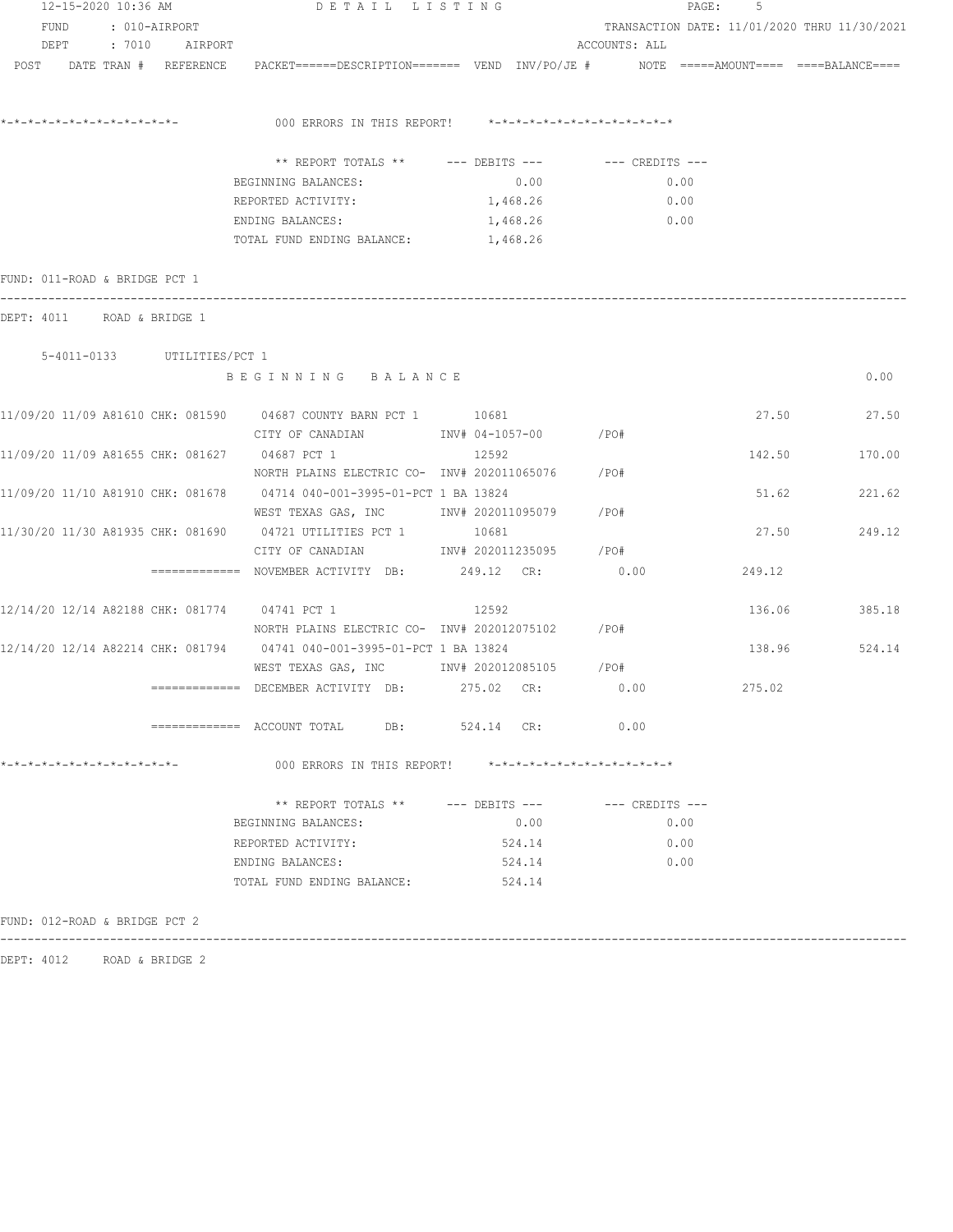| 12-15-2020 10:36 AM                           | DETAIL LISTING                                                                           |                |               | PAGE: 6                                      |               |
|-----------------------------------------------|------------------------------------------------------------------------------------------|----------------|---------------|----------------------------------------------|---------------|
| FUND : 012-ROAD & BRIDGE PCT 2                |                                                                                          |                |               | TRANSACTION DATE: 11/01/2020 THRU 11/30/2021 |               |
| DEPT : 4012 ROAD & BRIDGE 2                   |                                                                                          |                | ACCOUNTS: ALL |                                              |               |
| POST DATE TRAN # REFERENCE                    | PACKET======DESCRIPTION======= VEND INV/PO/JE #     NOTE =====AMOUNT==== ====BALANCE==== |                |               |                                              |               |
| 5-4012-0133 UTILITIES/PCT 2                   |                                                                                          |                |               |                                              |               |
|                                               | BEGINNING BALANCE                                                                        |                |               |                                              | 0.00          |
|                                               | 11/09/20 11/09 A81589 CHK: 081583 04687 LPG- UTILITIES- PCT 2 10527                      |                |               |                                              | 214.40 214.40 |
|                                               | CANADIAN OIL & GAS CO., L INV# 35164                                                     |                | /PO#          |                                              |               |
| 11/09/20 11/09 A81655 CHK: 081627 04687 PCT 2 |                                                                                          | 12592          |               | 87.77                                        | 302.17        |
|                                               | NORTH PLAINS ELECTRIC CO- INV# 202011065076 / PO#                                        |                |               |                                              |               |
|                                               | ============= NOVEMBER ACTIVITY DB: 302.17 CR:                                           |                | 0.00          | 302.17                                       |               |
|                                               | 12/14/20 12/14 A82156 CHK: 081750 04741 LPG - PCT 2 10527                                |                |               |                                              | 264.00 566.17 |
|                                               | CANADIAN OIL & GAS CO., L $INV# 35591$ /PO#                                              |                |               |                                              |               |
|                                               | 12/14/20 12/14 A82188 CHK: 081774 04741 PCT 2                                            | 12592          |               |                                              | 113.59 679.76 |
|                                               | NORTH PLAINS ELECTRIC CO- INV# 202012075102 / PO#                                        |                |               |                                              |               |
|                                               | ============= DECEMBER ACTIVITY DB: 377.59 CR: 0.00 377.59                               |                |               |                                              |               |
|                                               | $\text{F}$ ============= ACCOUNT TOTAL DB: 679.76 CR: 0.00                               |                |               |                                              |               |
|                                               | 000 ERRORS IN THIS REPORT! *-*-*-*-*-*-*-*-*-*-*-*-*-*-                                  |                |               |                                              |               |
|                                               |                                                                                          |                |               |                                              |               |
|                                               |                                                                                          |                |               |                                              |               |
|                                               | BEGINNING BALANCES:                                                                      | 0.00           |               | 0.00                                         |               |
|                                               | REPORTED ACTIVITY:                                                                       | 679.76         |               | 0.00                                         |               |
|                                               | ENDING BALANCES:                                                                         | 679.76         | 0.00          |                                              |               |
|                                               | TOTAL FUND ENDING BALANCE: 679.76                                                        |                |               |                                              |               |
| FUND: 013-ROAD & BRIDGE PCT 3                 |                                                                                          |                |               |                                              |               |
| DEPT: 4013 ROAD & BRIDGE 3                    |                                                                                          |                |               |                                              |               |
| 5-4013-0133 UTILITIES/PCT 3                   |                                                                                          |                |               |                                              |               |
|                                               | BEGINNING BALANCE                                                                        |                |               |                                              | 0.00          |
|                                               | 11/09/20 11/09 A81587 CHK: 081583 04687 LPG-UTILITIES- PCT 3                             | 10527          |               | 320.00                                       | 320.00        |
|                                               | CANADIAN OIL & GAS CO., L INV# 35122                                                     |                | /PO#          |                                              |               |
|                                               | 11/09/20 11/09 A81590 CHK: 081583 04687 LPG-UTILITIES- PCT 3                             | 10527          |               | 84.80                                        | 404.80        |
|                                               | CANADIAN OIL & GAS CO., L INV# 35348                                                     |                | /PO#          |                                              |               |
| 11/09/20 11/09 A81655 CHK: 081627 04687 PCT 3 |                                                                                          | 12592          |               | 164.19                                       | 568.99        |
|                                               | NORTH PLAINS ELECTRIC CO- INV# 202011065076                                              |                | /PO#          |                                              |               |
|                                               | ============ NOVEMBER ACTIVITY DB:                                                       | 568.99 CR:     | 0.00          | 568.99                                       |               |
| 12/14/20 12/14 A82154 CHK: 081750             | 04741 UTLITIES PCT 3                                                                     | 10527          |               | 443.20                                       | 1,012.19      |
|                                               | CANADIAN OIL & GAS CO., L INV# 35561                                                     |                | /PO#          |                                              |               |
| 12/14/20 12/14 A82188 CHK: 081774             | 04741 PCT 3                                                                              | 12592          |               | 203.62                                       | 1,215.81      |
|                                               | NORTH PLAINS ELECTRIC CO- INV# 202012075102                                              |                | /PO#          |                                              |               |
|                                               | ============= DECEMBER ACTIVITY DB:                                                      | 646.82 CR:     | 0.00          | 646.82                                       |               |
|                                               | $\equiv$ ============ ACCOUNT TOTAL<br>DB:                                               | $1,215.81$ CR: | 0.00          |                                              |               |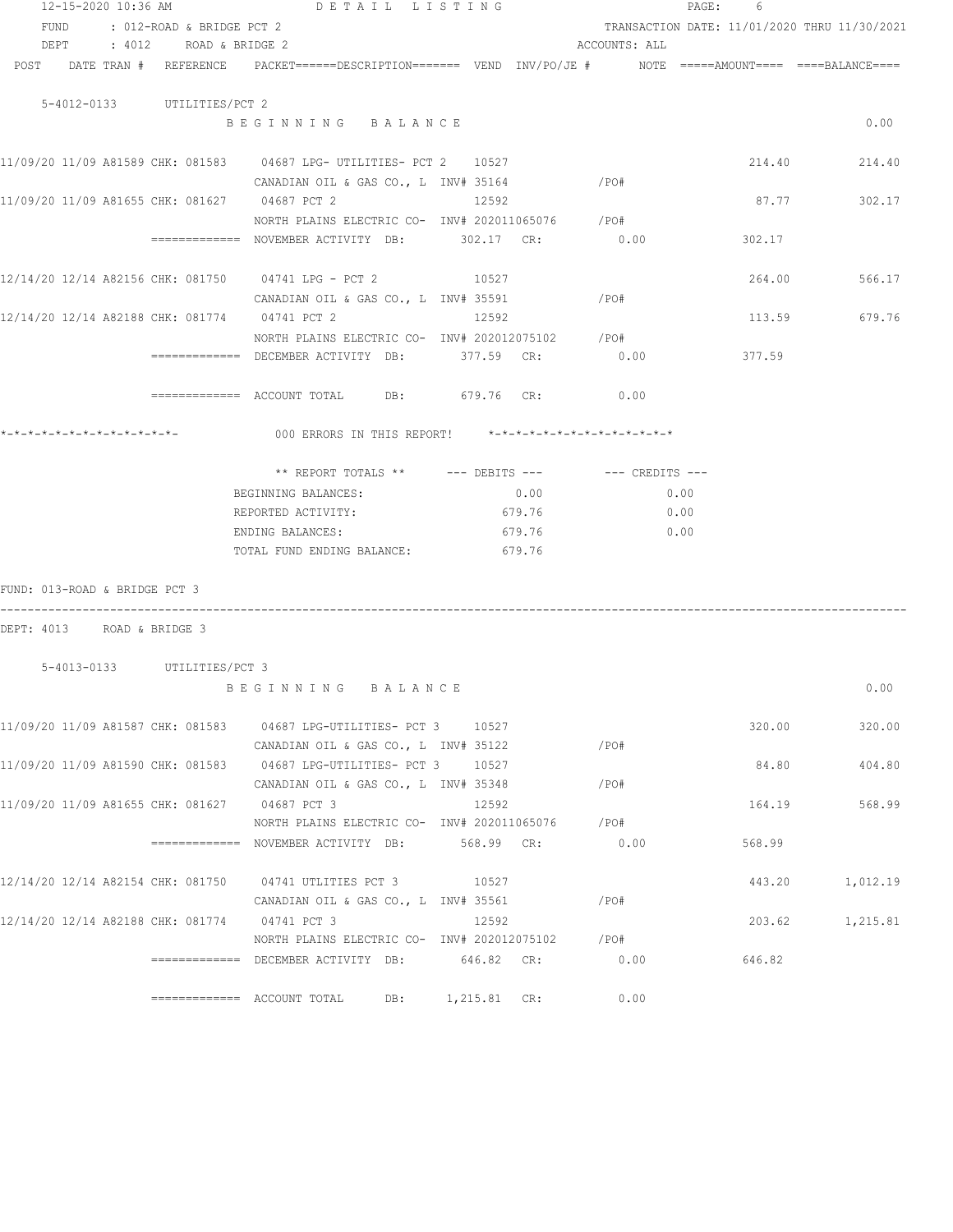|                                                                                                                 | 12-15-2020 10:36 AM DETAIL LISTING                      |                                              |               | PAGE: 7 |               |  |
|-----------------------------------------------------------------------------------------------------------------|---------------------------------------------------------|----------------------------------------------|---------------|---------|---------------|--|
| FUND : 013-ROAD & BRIDGE PCT 3                                                                                  |                                                         | TRANSACTION DATE: 11/01/2020 THRU 11/30/2021 |               |         |               |  |
| DEPT : 4013 ROAD & BRIDGE 3                                                                                     |                                                         |                                              | ACCOUNTS: ALL |         |               |  |
| POST DATE TRAN # REFERENCE PACKET======DESCRIPTION======= VEND INV/PO/JE # NOTE =====AMOUNT==== ====BALANCE==== |                                                         |                                              |               |         |               |  |
|                                                                                                                 |                                                         |                                              |               |         |               |  |
|                                                                                                                 |                                                         |                                              |               |         |               |  |
|                                                                                                                 | 000 ERRORS IN THIS REPORT! *-*-*-*-*-*-*-*-*-*-*-*-*-*- |                                              |               |         |               |  |
|                                                                                                                 | ** REPORT TOTALS ** --- DEBITS --- -- -- CREDITS ---    |                                              |               |         |               |  |
|                                                                                                                 | BEGINNING BALANCES:                                     | 0.00                                         | 0.00          |         |               |  |
|                                                                                                                 | REPORTED ACTIVITY:                                      | 1,215.81                                     | 0.00          |         |               |  |
|                                                                                                                 | ENDING BALANCES:                                        | 1,215.81                                     | 0.00          |         |               |  |
|                                                                                                                 | TOTAL FUND ENDING BALANCE: 1, 215.81                    |                                              |               |         |               |  |
|                                                                                                                 |                                                         |                                              |               |         |               |  |
| FUND: 014-ROAD & BRIDGE PCT 4                                                                                   |                                                         |                                              |               |         |               |  |
| DEPT: 4014 ROAD & BRIDGE 4                                                                                      |                                                         |                                              |               |         |               |  |
|                                                                                                                 |                                                         |                                              |               |         |               |  |
| 5-4014-0133 UTILITIES/PCT 4                                                                                     |                                                         |                                              |               |         |               |  |
|                                                                                                                 | BEGINNING BALANCE                                       |                                              |               |         | 0.00          |  |
|                                                                                                                 |                                                         |                                              |               |         |               |  |
| 11/09/20 11/09 A81588 CHK: 081583 04687 LPG-UTILITIES-PCT 4 10527                                               |                                                         |                                              |               | 160.00  | 160.00        |  |
|                                                                                                                 | CANADIAN OIL & GAS CO., L INV# 35127                    |                                              | $/$ PO#       |         |               |  |
| 11/09/20 11/09 A81655 CHK: 081627 04687 PCT 4                                                                   |                                                         | 12592                                        |               |         | 152.73 312.73 |  |
|                                                                                                                 | NORTH PLAINS ELECTRIC CO- INV# 202011065076 / PO#       |                                              |               |         |               |  |
|                                                                                                                 | ============ NOVEMBER ACTIVITY DB: 312.73 CR: 0.00      |                                              |               | 312.73  |               |  |
| 12/14/20 12/14 A82155 CHK: 081750 04741 LPG- PCT 4 10527 10527                                                  |                                                         |                                              |               |         | 243.20 555.93 |  |
|                                                                                                                 | CANADIAN OIL & GAS CO., L $INV#$ 35563 / $PO#$          |                                              |               |         |               |  |
| 12/14/20 12/14 A82188 CHK: 081774 04741 PCT 4                                                                   |                                                         | 12592                                        |               | 243.37  | 799.30        |  |
|                                                                                                                 | NORTH PLAINS ELECTRIC CO- INV# 202012075102 / PO#       |                                              |               |         |               |  |
|                                                                                                                 | ============= DECEMBER ACTIVITY DB: 486.57 CR:          |                                              | 0.00          | 486.57  |               |  |
|                                                                                                                 |                                                         |                                              |               |         |               |  |
|                                                                                                                 | ============= ACCOUNT TOTAL DB: 799.30 CR:              |                                              | 0.00          |         |               |  |
|                                                                                                                 | 000 ERRORS IN THIS REPORT! *-*-*-*-*-*-*-*-*-*-*-*-*-*- |                                              |               |         |               |  |
|                                                                                                                 | ** REPORT TOTALS ** --- DEBITS --- -- -- CREDITS ---    |                                              |               |         |               |  |
|                                                                                                                 | BEGINNING BALANCES:                                     | 0.00                                         | 0.00          |         |               |  |
|                                                                                                                 | REPORTED ACTIVITY:                                      | 799.30                                       | 0.00          |         |               |  |
|                                                                                                                 | ENDING BALANCES:                                        | 799.30                                       | 0.00          |         |               |  |
|                                                                                                                 | TOTAL FUND ENDING BALANCE:                              | 799.30                                       |               |         |               |  |
|                                                                                                                 |                                                         |                                              |               |         |               |  |
| FUND: 016-CEMETERY                                                                                              |                                                         |                                              |               |         |               |  |
|                                                                                                                 |                                                         |                                              |               |         |               |  |
| DEPT: 7016 CEMETERY                                                                                             |                                                         |                                              |               |         |               |  |

 5-7016-0133 UTILITIES B E G I N N I N G B A L A N C E 0.00